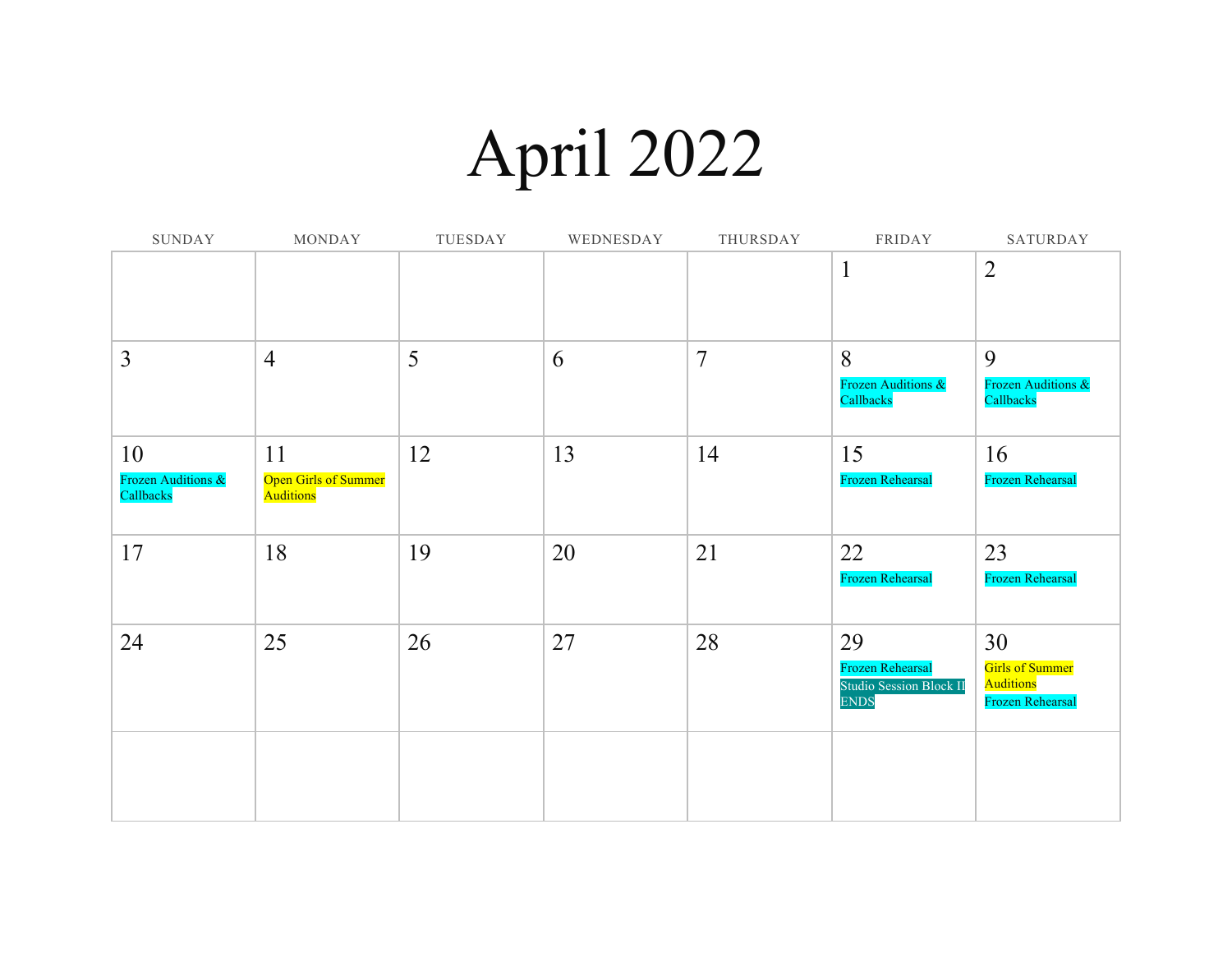## May 2022

| SUNDAY                                          | MONDAY                      | TUESDAY                                   | WEDNESDAY                   | THURSDAY                    | FRIDAY                                                             | SATURDAY                                                     |
|-------------------------------------------------|-----------------------------|-------------------------------------------|-----------------------------|-----------------------------|--------------------------------------------------------------------|--------------------------------------------------------------|
| 1<br><b>Girls of Summer</b><br><b>Auditions</b> | $\overline{2}$              | $\overline{3}$                            | $\overline{4}$              | 5                           | 6<br><b>Frozen Rehearsal</b>                                       | 7<br><b>Girls of Summer</b><br>Callbacks<br>Frozen Rehearsal |
| 8                                               | 9                           | 10                                        | 11                          | 12                          | 13<br><b>Girls of Summer</b><br>Rehearsal                          | 14<br><b>Frozen Rehearsal</b>                                |
| 15<br><b>Girls of Summer</b><br>Rehearsal       | 16                          | 17                                        | 18                          | 19                          | 20<br><b>Frozen Rehearsal</b><br><b>DANCE RECITAL</b><br>REHEARSAL | 21<br><b>DANCE RECITAL</b>                                   |
| 22<br><b>RCS</b> Graduation                     | 23<br><b>STUDIO RECITAL</b> | 24<br><b>STUDIO RECITAL</b>               | 25<br><b>STUDIO RECITAL</b> | 26<br><b>STUDIO RECITAL</b> | 27<br><b>Frozen Rehearsal</b>                                      | 28<br><b>Frozen Rehearsal</b>                                |
| 29                                              | 30                          | 31<br><b>Girls of Summer</b><br>Rehearsal |                             |                             |                                                                    |                                                              |
|                                                 |                             |                                           |                             |                             |                                                                    |                                                              |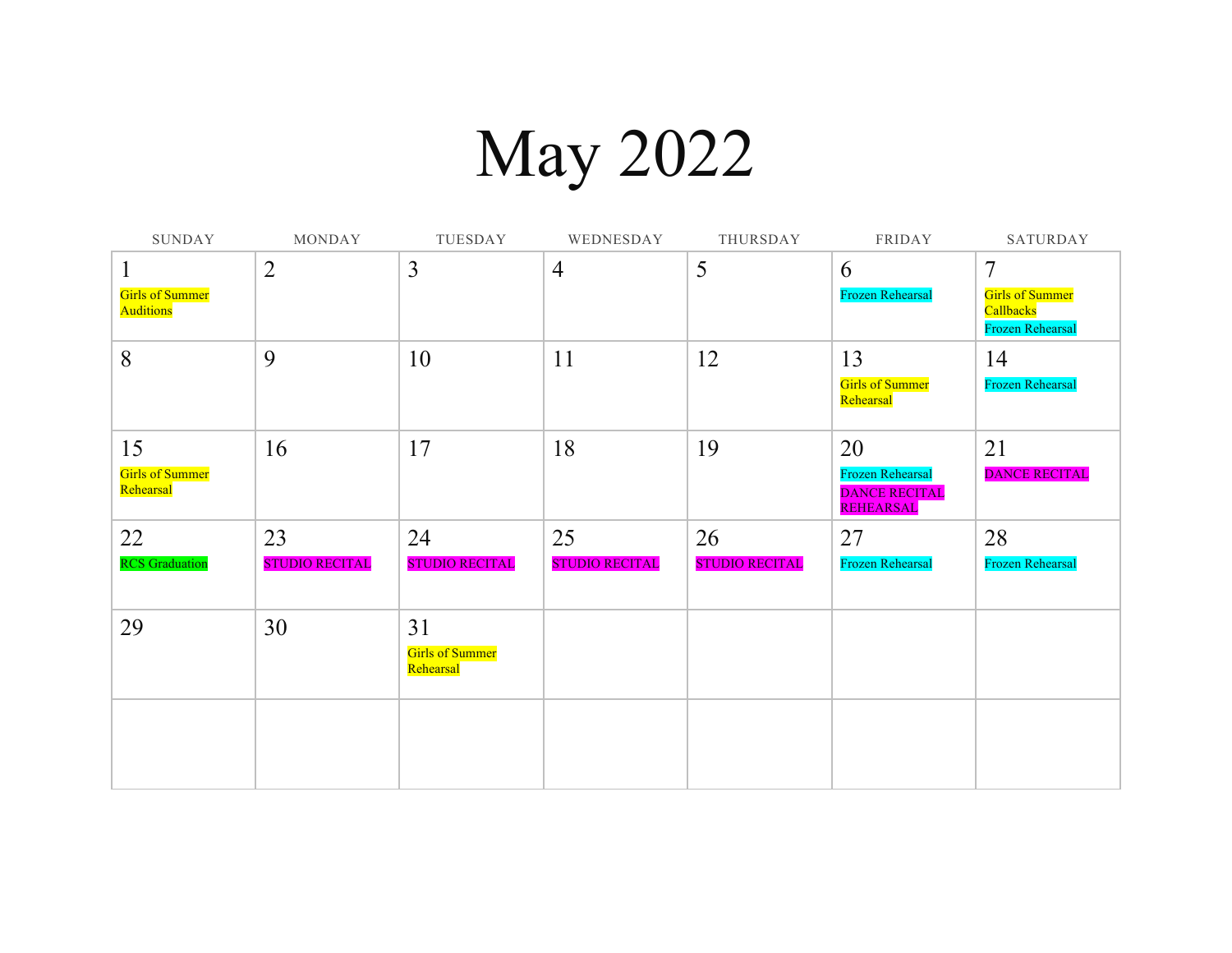## June 2022

| <b>SUNDAY</b>                | <b>MONDAY</b>                        | TUESDAY                                                   | WEDNESDAY          | THURSDAY                                                               | <b>FRIDAY</b>                | <b>SATURDAY</b>                                                |
|------------------------------|--------------------------------------|-----------------------------------------------------------|--------------------|------------------------------------------------------------------------|------------------------------|----------------------------------------------------------------|
|                              |                                      |                                                           | 1                  | $\overline{2}$                                                         | $\overline{3}$               | $\overline{4}$                                                 |
|                              |                                      |                                                           |                    | <b>Girls of Summer</b><br>Rehearsal                                    | <b>Frozen Rehearsal</b>      | <b>Frozen Rehearsal</b><br><b>Girls of Summer</b><br>Rehearsal |
| 5                            | 6                                    | 7                                                         | 8                  | 9                                                                      | 10                           | 11                                                             |
|                              |                                      | <b>Girls of Summer</b><br>Rehearsal                       |                    | <b>Girls of Summer</b><br>Rehearsal<br>(Last Day of School<br>RPS 205) | <b>Frozen Rehearsal</b>      | <b>Frozen Rehearsal</b><br><b>Girls of Summer</b><br>Rehearsal |
| 12                           | 13                                   | 14                                                        | 15                 | 16                                                                     | 17                           | 18                                                             |
| Frozen Rehearsal TBA         | Frozen LOAD-IN<br><b>Frozen TECH</b> | <b>Frozen TECH</b><br><b>Girls of Summer</b><br>Rehearsal | <b>Frozen TECH</b> | Frozen<br><b>PERFORMANCE</b>                                           | Frozen<br><b>PERFORMANCE</b> | Frozen<br><b>PERFORMANCE</b>                                   |
| 19                           | 20                                   | 21                                                        | 22                 | 23                                                                     | 24                           | 25                                                             |
| Frozen<br><b>PERFORMANCE</b> | OFF                                  | Frozen TECH<br><b>Girls of Summer</b><br>Rehearsal        | <b>Frozen TECH</b> | Frozen<br><b>PERFORMANCE</b>                                           | Frozen<br><b>PERFORMANCE</b> | Frozen<br><b>PERFORMANCE</b>                                   |
| 26                           | 27                                   | 28                                                        | 29                 | 30                                                                     |                              |                                                                |
| Frozen<br><b>PERFORMANCE</b> |                                      | <b>Girls of Summer</b><br>Rehearsal                       |                    | <b>Girls of Summer</b><br>Rehearsal                                    |                              |                                                                |
|                              |                                      |                                                           |                    |                                                                        |                              |                                                                |
|                              |                                      |                                                           |                    |                                                                        |                              |                                                                |